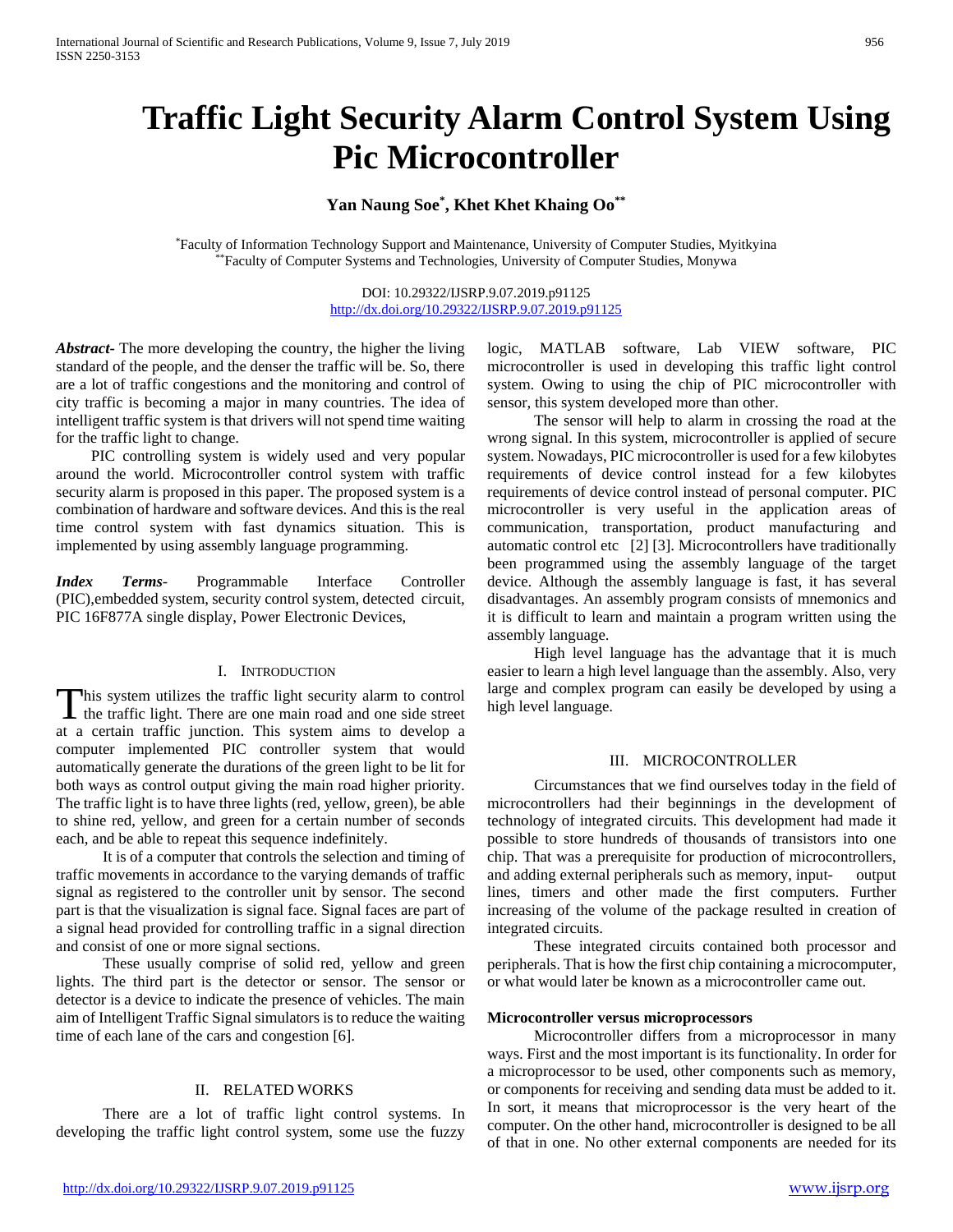International Journal of Scientific and Research Publications, Volume 9, Issue 7, July 2019 957 ISSN 2250-3153

application because all necessary peripherals are already built in to it. Thus, we save the time and space needed to construct devices [5] [7].

## **General features of PIC 16F877A**

 General features of PIC16F877A are RISC (Reduced instruction Set Computer). The PIC 16F877A microcontroller is the midrange microcontroller from the Microchip technology Inc [1]. It has the following features:

- 40 pins devices (33 input / output pins)
- 8192\*14 flash program memory
- 368 bytes of RAM
- 256 bytes of EEPROM

- 8 multiplexed A/D converters with 10 bits resolution

- 3 timers, analogue capture and comparator circuit,

USART and internal and external interrupt facilities

- 10000 erase/write cycles
- 1 K word of program
- timer and interrupt functions

### IV. HARDWARE COMPONENTS

 This system includes three major hardware components: the controller implemented to the system, the LDR sensors which detect the presence of vehicles, the light emitting diodes (LED) which act as the actuator and the countdown timers [6] ,12V and 5V power supply and the 555 timer used as a timer in alarm generating circuit is also discussed.



Figure 1**.** 16F877A Microcontroller **12V and 5V Power Supply**

 A power supply is an essential part of each electronic system from the simplest to the most complex. The DC power supply converts the standard 220v, 50Hz AC into a constant DC voltage. The DC voltage produced from a power supply is used to power all types of electronic circuits. In this system, full wave bridge rectifier uses four diodes. Diodes are used in circuits as rectifiers that convert AC voltage to DC voltage as shown in Figure 2.



C1…22µF 50V C2,C4…10 µF50V R1…,R2….1KΩ C3,C5…0.1µF

**Figure 2.** 12V and 5V Power Supply Circuit

#### **555 Timer-monostable and astable**

 The 8-pin 555 timer is one of the most useful chips ever made and it is used in many projects. With just a few external components it can be used to build many circuits, not all of them involve timing. So, it is a versatile and widely used device. It can be configured in two different modes as either a monostable multivibrator (one-shot) or as an astable multivibrator (oscillator), an astable multivibrator has no stable states and therefore changes back and forth (oscillates) between two unstable states without any external triggering. There are several reliable timers but the 555 timer is the most common whether you are putting together an alarm or a circuit to activate a computer a timer is the common component [4].

#### V. SYSTEM DESIGN AND IMPLEMENTATION

 This system intends to develop sensor based on traffic light security alarm control system using PIC16F877A microcontroller. The (figure 5) is a diagram of the perfect circuit in traffic light alarm control system. This system applies both the monostable and astable of 555-timer, then controls PORT RA0,RA1 of PIC 16F877A. Sensor is used for alarm system, and buzzer device is controlled in PORT RB7 to broadcard alarm. Alarm device connected to PORT RB7 will broadcard if any passer-by or vehicle crosses the road at the red signal. To display countdown timer connected to transistor, both PORT RA0, RB0, RB1, RB3, RB4, RB5, RB6, RC0, RC1, RC2, RC3, RC4, and RD0, RD1, RD2, RD3, RD4, of PIC 16F877A control the 7-segment display.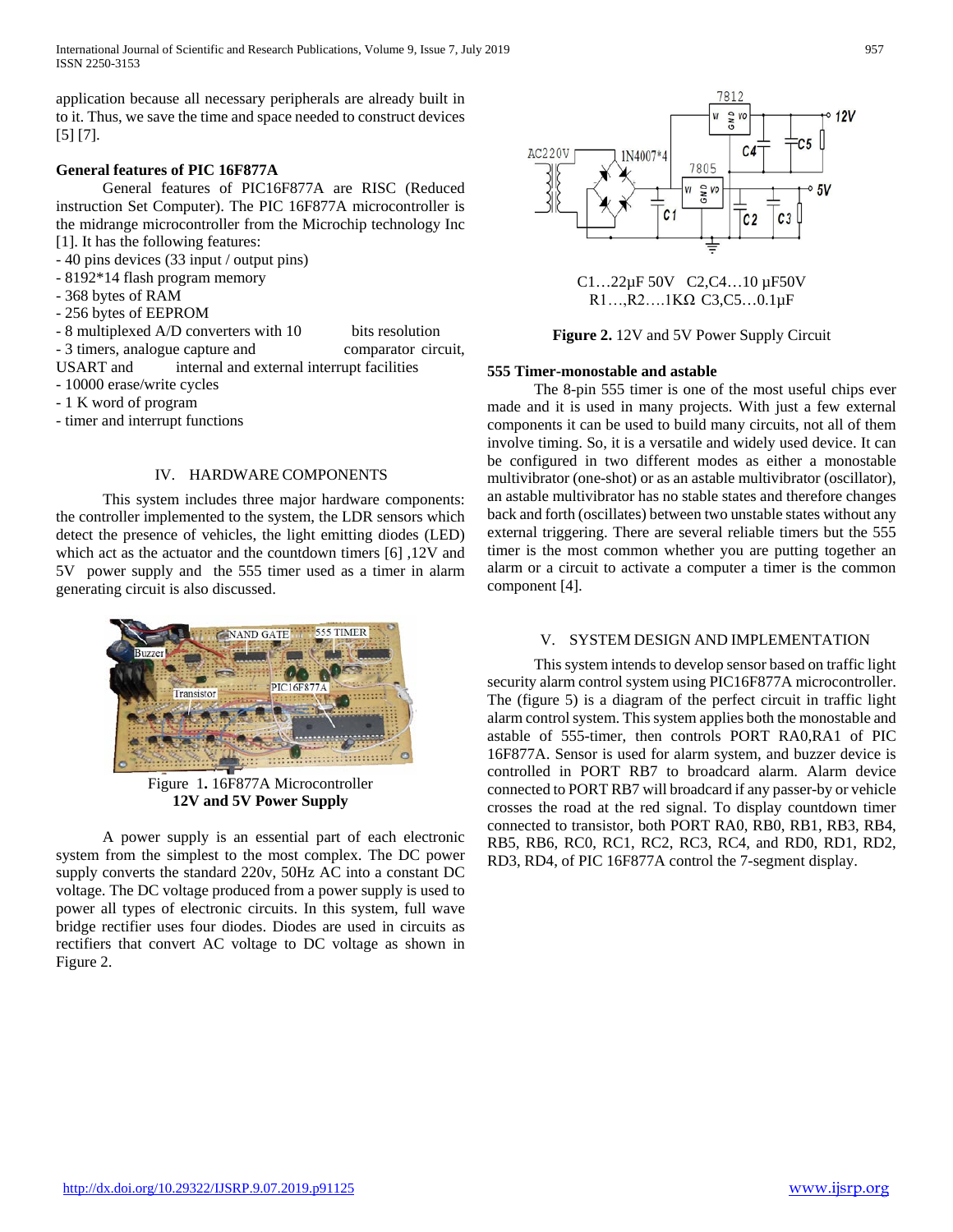





**Figure 4.** Complete Circuit Diagram

## VI. EXPERIMENTAL RESULTS

 In order to implement the traffic light control system, it needs to set up and assemble the hardware components and write a program to control the traffic light control [6]. The layout of the traffic light control is displayed in (figure 6).

 The sensor based traffic light control system is made of microcontroller. There are three signals –such as yellow, red , green – in this system under the law of traffic light. The traffic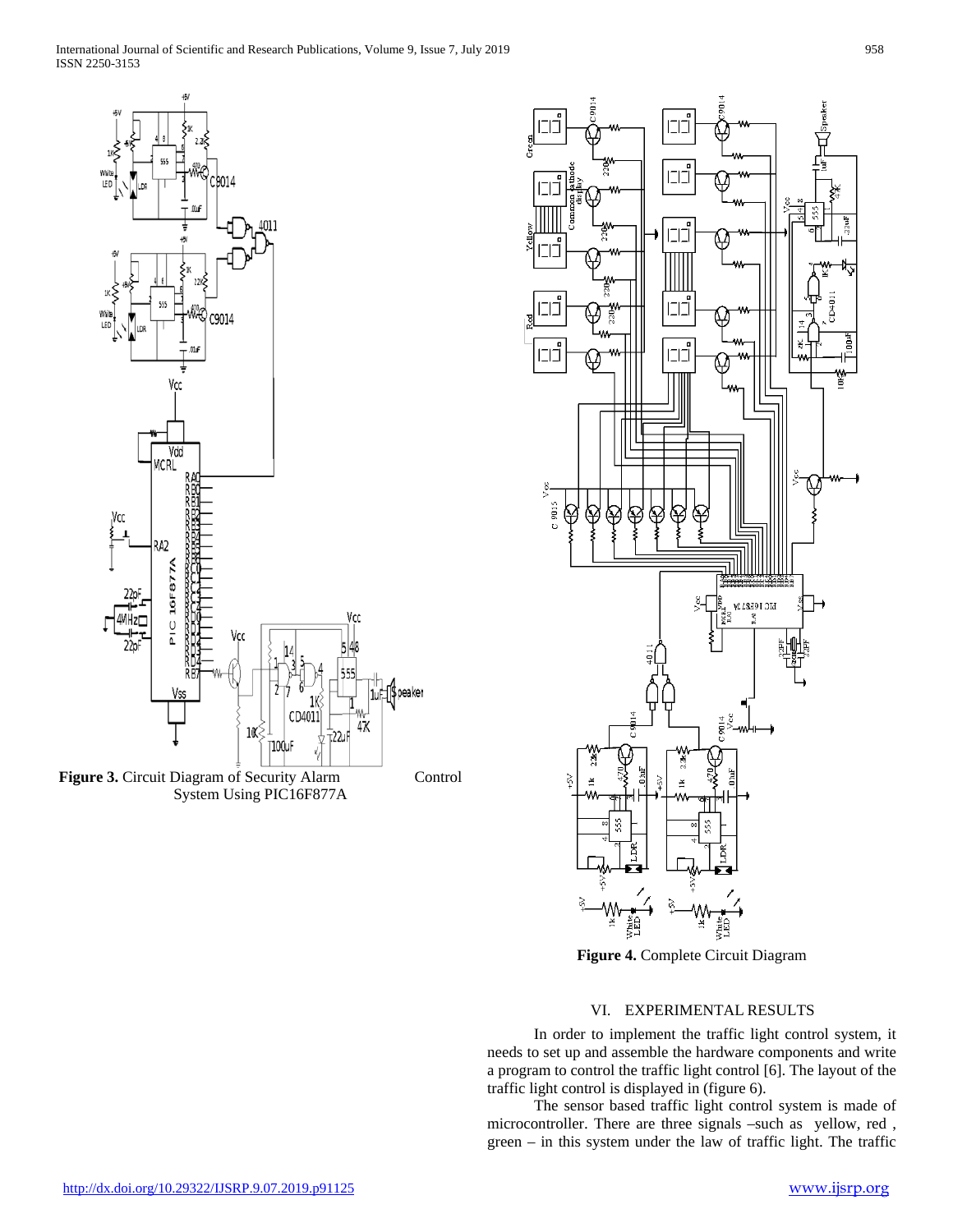International Journal of Scientific and Research Publications, Volume 9, Issue 7, July 2019 959 ISSN 2250-3153

light signal operation will start with the traffic light illuminating in red for 25 seconds in all directions. It will start operating in the North lane [6], the East lane, South lane, the West lane and then goes back to the North lane. Firstly, simulator will check the north lane condition. It will check whether the sensors are triggered or not.

 The total number of the sensors triggered will be used in the mathematical function to calculate the appropriate timing for the green signal to illuminate. After the green signal finishes the illumination of timing, the yellow signal will illuminate for 3 seconds, and finally the red signal will illuminate [6]. The yellow signal means that vehicles and passers-by are standby.

 The red signal means to wait for the countdown and the green, to cross the road safely. Of course, if a vehicle or man on the road at the red signal crosses the road, and then sensor device will receive the object and alarm control will broadcast. This system will save the waiting time of vehicles to cross the road.

 Since the waiting time of the vehicles for the true signal is optimal, the emission of carbon monoxide from the vehicles can be reduced. This will also save a positive effect to the green house effect towards the environment [6]. This system will save the motorists' time .It will help reducing the traffic congestion. Moreover, in crossing the road at the wrong signal, alarm control will help to broadcast. So, any vehicle and passer-by can cross the road safely and sound at the green signal.



**Figure 5. Flow Diagram of Proposed System**



**Figure 6. Traffic light security alarm simulator layout**